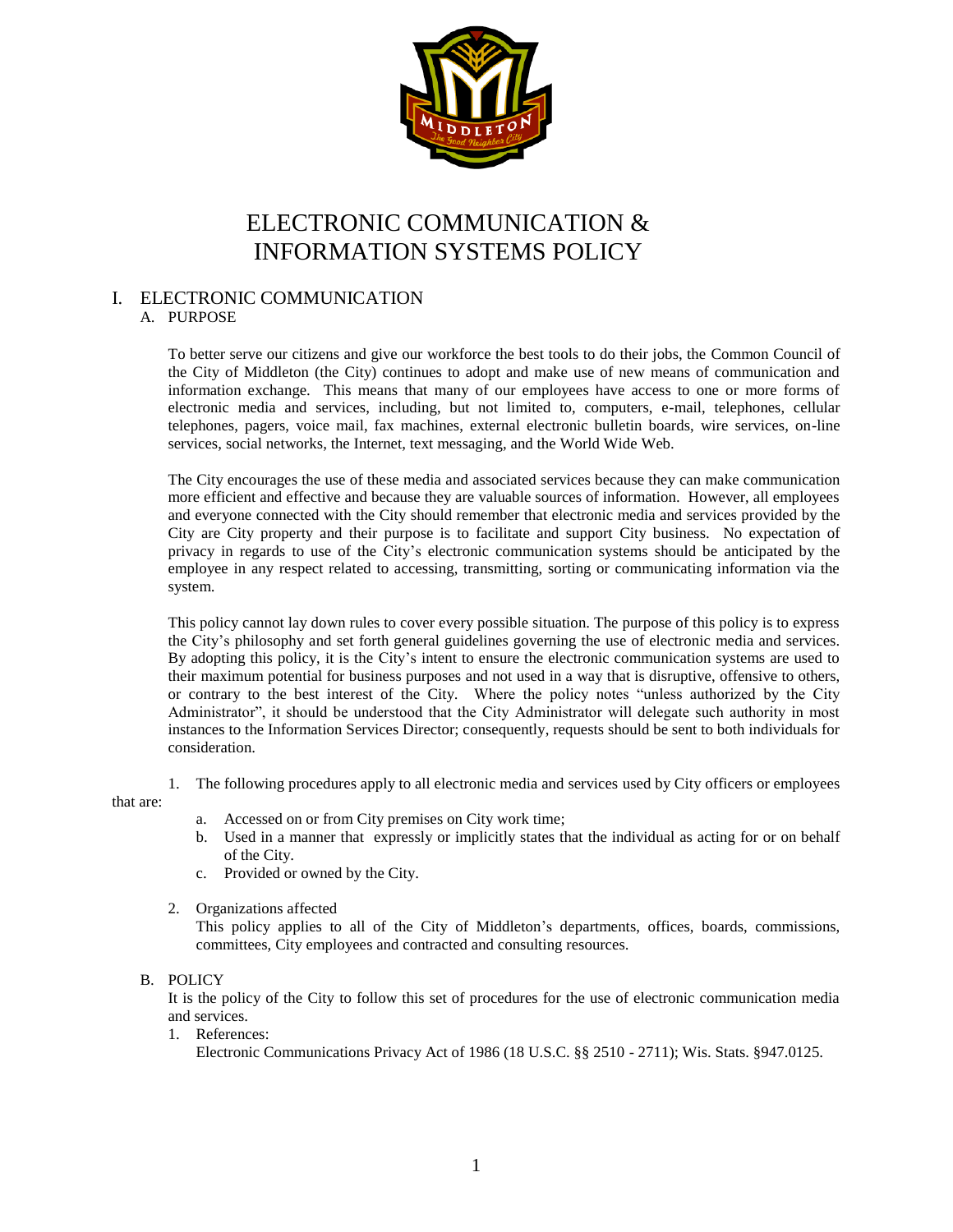## C. PROCEDURES

- 1. Access and Authority
	- a. Each Department Head shall determine which employees in their department shall have access to the various media and services, based on business practices and necessity and which shall have authority to communicate on behalf of the City.
	- b. The provisions of this Policy shall apply to the use of City-owned/provided equipment from home or other locations off City premises. City-owned equipment (e.g. lap tops, cell phones, etc.) may be removed from City premises solely for City work related purposes pursuant to prior authorization from the Department Head.
- 2. Prohibited Communications
	- a. Electronic media cannot be used for knowingly transmitting, retrieving or storing any communication that is:
		- i. Personal business on City time (e.g. sports pools, games, shopping, correspondence or other non-business-related items/documents), except as otherwise allowed under #3 below;
		- ii. Discriminatory or harassing;
		- iii. Obscene as defined in Wis. Stats. § 944.21;
		- iv. Defamatory or threatening; or
		- v. Engaged in for any purpose that is illegal or contrary to the City's policy or business interests.
	- b. For the protection, integrity and security of the City's electronic communications systems, electronic media shall not be used to download or transfer software, unless authorized by the City Administrator. No one covered by this policy shall take, alter, forge, copy, tamper with, disseminate or delete any kind of City electronic media or record without proper authorization.
- 3. Personal Use
	- a. Except as otherwise provided, electronic media and services are provided by the City for employees' business use during City time. Limited, occasional, or incidental use of electronic media (sending or receiving) for personal non-business purposes is permitted as set forth below:
		- i. Brief, limited personal use is permitted during the work day; however, personal use should be limited largely to breaks, lunch or immediately before/after work;
		- ii. Personal use must not interfere with the productivity of the employee or that of his or her coworkers;
		- iii. Personal use does not involve any prohibited activity (see Section I.C.2);
		- iv. Personal use does not consume system resources or storage capacity on an ongoing basis;
		- v. Personal use does not involve large file transfers or otherwise deplete system resources available for business purposes.
	- b. City telephones and cellular phones are to be used for City business during the employee's standard work day. However, brief, limited personal use is permitted during the work day. Personal long distance calls are only permitted within the limits of the City's phone service plan. Calls made outside the limits of the City's plan shall be reimbursed to the City.
	- c. Employees shall not have any expectation of privacy with respect to personal use of the City's electronic media or services.
- 4. Access to Employee Communications
	- a. Electronic information created or communicated by an employee using e-mail, word processing, utility programs, spreadsheets, voice mail, telephones, internet and bulletin board systems, desktop faxes, text messaging, and similar electronic media may be accessed and monitored by the City. The City reserves and intends to exercise the right, at its discretion, to review, monitor, intercept, access and disclose all messages created, received or sent over its electronic communication systems for any purpose including, but not limited to: cost analysis; resource allocation; optimum technical management of information resources; and detecting use which is in violation of City policies or may constitute illegal activity. Disclosure will not be made except when necessary to enforce the policy, as permitted or required under the law, or for business purposes.
	- b. Any such monitoring, intercepting and accessing shall be performed in compliance with federal and state law.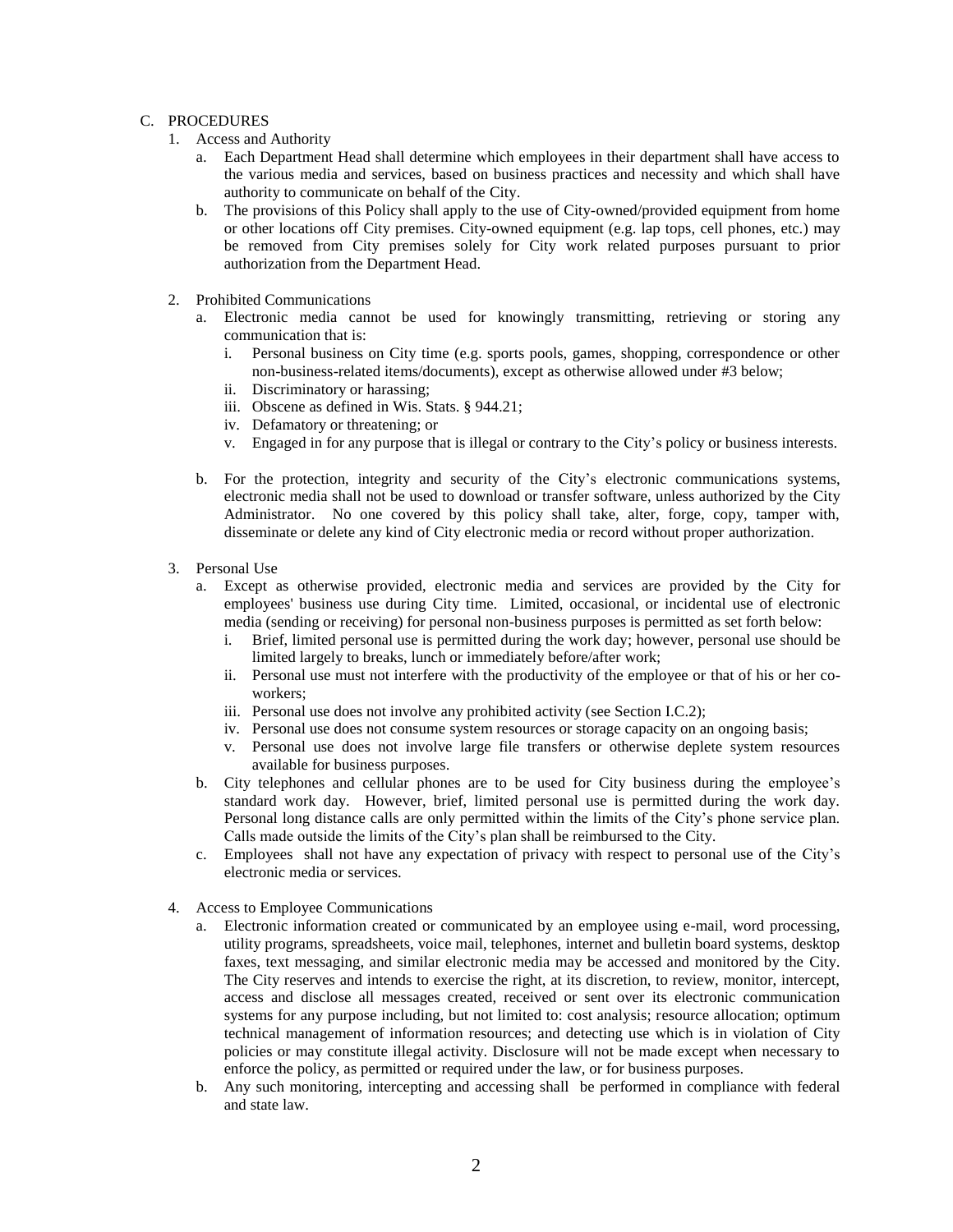- 5 Security/Appropriate Use
	- a. Except in cases in which explicit authorization has been granted under the authority of the City Administrator, employees are prohibited from engaging in, or attempting to engage in (except for law enforcement pursuant to a court order, search warrant, search warrant exception, exception to the Wisconsin Electronic Surveillance Control Law, or as otherwise permitted by law for official police investigations):
		- i. Monitoring or intercepting the files or electronic communications of other employees or third parties;
		- ii. Hacking or obtaining access to systems or accounts they are not authorized to use;
		- iii. Using other people's log-ins or passwords; and
		- iv. Breaching, testing, or monitoring computer or network security measures.
	- b. No e-mail or other electronic communications shall be sent that attempt to hide the identity of the sender or represent the sender as someone else.
	- c. Electronic media and services shall not be used in a manner that is likely to cause network congestion or significantly hamper the ability of other people to access and use the system.
	- d. Anyone obtaining electronic access to materials belonging to other organizations, businesses, companies, municipalities or individuals must respect all copyrights and shall not copy, retrieve, modify, or forward copyrighted materials except as permitted by the copyright owner.

e. The unauthorized use or independent installation of non-standard software or data may cause computers and networks to function erratically, improperly, or cause data loss. Therefore, before installing any new software or data, users should seek assistance of the Information Services Department. Users must never install downloaded software to networked storage devices without the assistance and approval of appropriate personnel.

f. Most of the City's computing facilities automatically check for viruses before files and data which are transferred into the system from external sources are run or otherwise accessed. On computers where virus scanning takes place automatically, the virus scanning software shall not be disabled, modified, uninstalled, or otherwise inactivated. When uncertain as to whether a workstation is capable of detecting viruses automatically, or whether the data has been adequately checked for viruses, the user shall contact the Information Services Department.

Anyone receiving an electronic communication in error shall notify the sender immediately. The communication may be privileged, confidential or exempt from disclosure under applicable law. Such privilege and confidentiality shall be respected.

6. Encryption

Employees shall not assume electronic communications are totally private. Employees with a business need to encrypt messages (e.g. for purposes of safeguarding sensitive or confidential information) shall submit a written request to their supervisor and the City Administrator's office. When authorized to use encryption by their supervisor and the City Administrator's office, employees shall use encryption software supplied to them by the Information Services Department. Employees who use encryption on files stored on a City computer must provide their supervisor with a sealed hard copy record (to be retained in a secure location) of all of the passwords and/or encryption keys necessary to access the files.

- 7. Participation in on-line forums
	- a. Messages or information sent on City-provided facilities to one or more individuals via an electronic network (for example: Internet mailing lists, bulletin boards, and on-line services) are statements identifiable and attributable to the City.
	- b. The City recognizes that participation in some forums might be important to the performance of an employee's job. For instance, an employee might find the answer to a technical problem by consulting members of a newsgroup devoted to the technical area.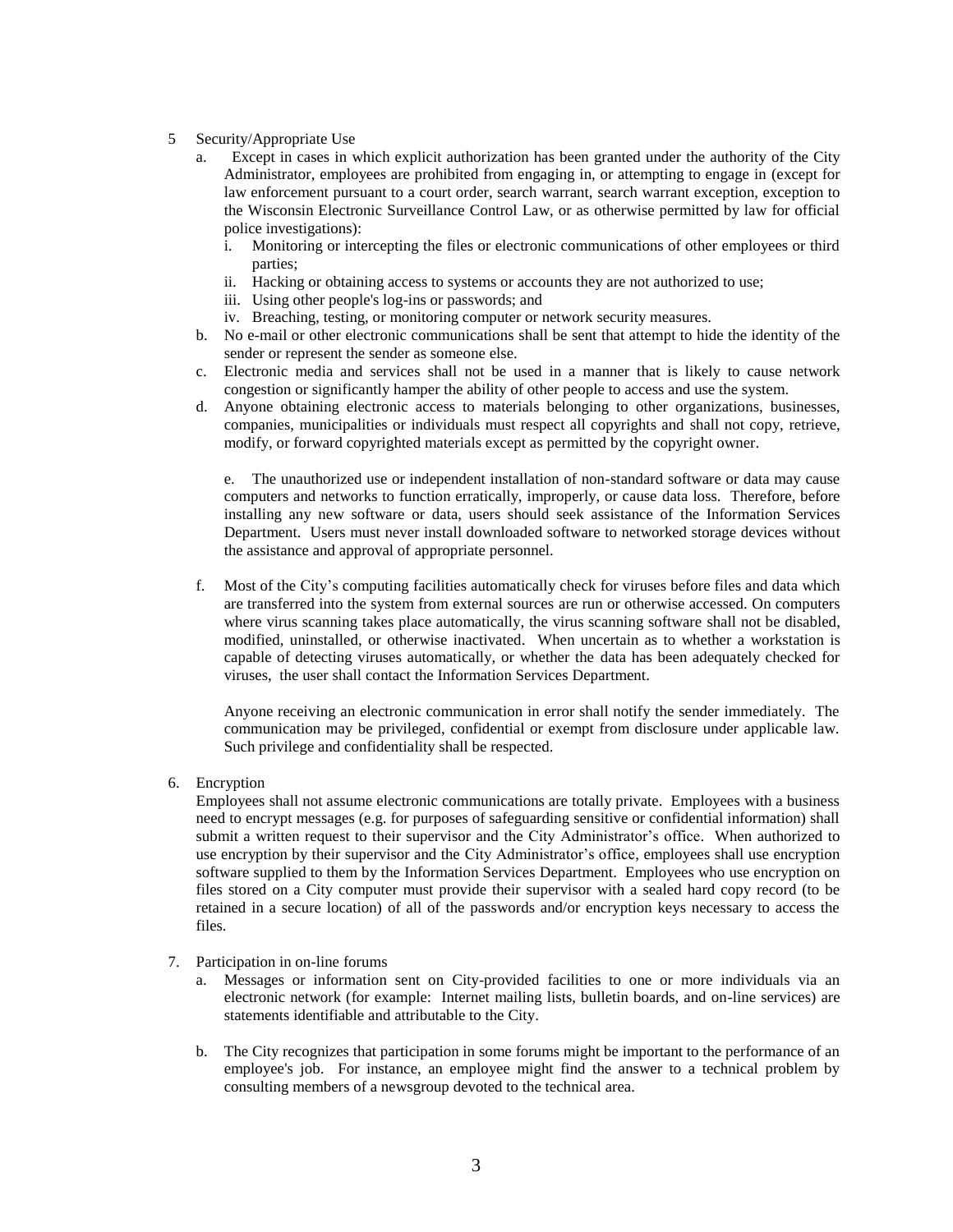- c. A connection with the City exists with respect to all communications transmitted with City provided equipment or facilities and any such statements could be imputed legally to the City. Instead, employees should seek to limit their discussion to matters of fact and avoid expressing opinions while using the City's systems or City provided account unless such expression is necessary to fulfill the legitimate objectives of the communication. Communications shall not reveal confidential information or otherwise violate this or other City policies.
- d. Employees must receive authorization from their Department Heads prior to participating in an on-line forum on City equipment or on standard City work time. Employees shall be required to review the provisions of this section before they receive such authorization.

## 8. Policy Violations

Employees who abuse the privilege of City-facilitated access to electronic media or services risk having the privilege removed for themselves and possibly other employees and are subject to discipline, up to and including termination, and may be subject to civil liability and criminal prosecution.

## II. E-MAIL POLICY

## A. PURPOSE

The City provides certain employees with systems to send and receive electronic mail (e-mail) so they can work more productively. E-mail gives employees a useful way to exchange ideas, share files, and keep in touch with colleagues, whether they are located in the next room, another City building, or thousands of miles away.

The City's e-mail system is a valuable business asset. The messages sent and received on the e-mail system, like memos, purchase orders, letters, or other documents created by employees in the use of City equipment or during the employee's work hours, are the property of the City and may constitute public records. This policy explains rules governing the appropriate use of e-mail and sets out the City's rights to access messages on the e-mail system. No expectation of privacy in regards to use of the City's e-mail system exists in any respect related to accessing, transmitting, sorting or communicating information via the system.

#### 1. Organizations affected:

This policy applies to all City departments, divisions, offices, boards, commissions, committees, and City employees. It also applies to emails sent to or received from contracted and consulting resources.

#### B. POLICY

It is the policy of the City to follow this set of procedures for the use of the City's e-mail system.

1. References:

Electronic Communications Privacy Act of 1986 (18 U.S.C. §§ 2510 - 2711); Wis. Stats. §19.21; Wis. Stats. §947.0125.

## C. PROCEDURES

- 1. Access to employee e-mail
	- a. Employees should not have any expectation of privacy with respect to messages or files sent, received, or stored on the City's e-mail system. E-mail messages and files, like other types of correspondence and City documents, can be accessed and read by authorized employees or authorized individuals outside the City. The City reserves the right to monitor, review, audit, intercept, access and disclose all messages created, received or sent over the e-mail system. Information contained in the e-mail system will only be disclosed to the extent permitted by law, for business purposes, or as needed to enforce the policy. Authorized access to employee e-mail by other employees or outside individuals includes, but is not limited to, the following:
		- i. Access by the City Administrator's Office during the course of system maintenance or administration;
		- ii. Access approved by the employee, the employee's supervisor, the City Administrator's office or the City Attorney when there is an urgent business reason to access the employee's mailbox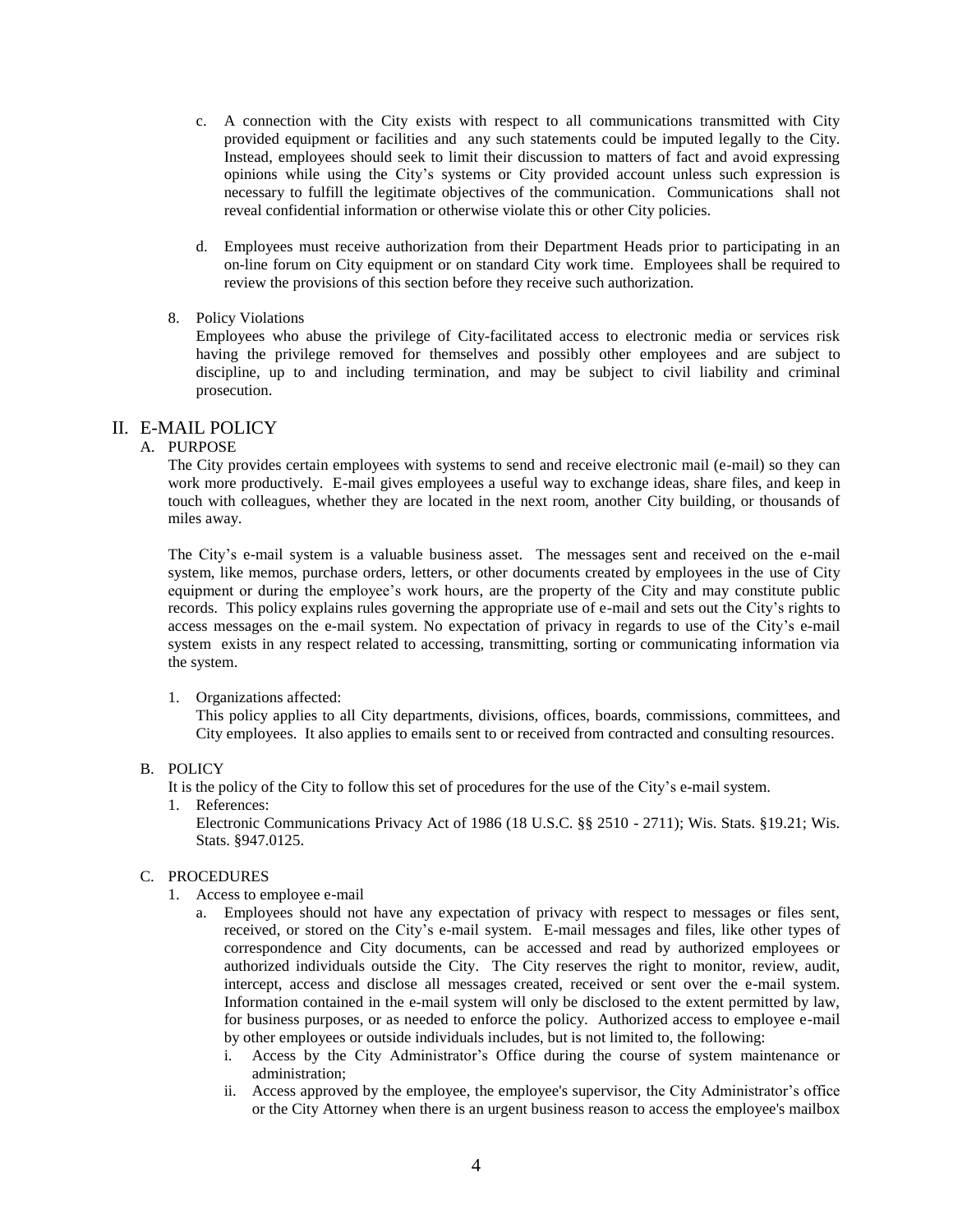- for example, if an employee is absent from the office and the supervisor has reason to believe that information relevant to the day's business is located in the employee's mailbox;

- iii. Access approved by the employee's supervisor, the City Administrator's office or the City Attorney when there is reason to believe the employee is using e-mail in violation of the City's policies;
- iv. Access approved by the City Administrator's office or the City Attorney in response to the City's receipt of a court order or request from law enforcement officials for disclosure of an employee's e-mail messages.
- b. Except as otherwise noted herein or as authorized by a department head and City Administrator, email should not be used to communicate sensitive or confidential information Employees should anticipate that an e-mail message might be disclosed to or read by individuals other than the intended recipient(s), since messages can be easily forwarded to other individuals. In addition, while the City endeavors to maintain the reliability of its e-mail system, employees should be aware that a variety of human and system errors have the potential to cause inadvertent or accidental disclosures of e-mail messages.
- c. The confidentiality of any message shall not be assumed. Even when a message is erased, it is still possible to retrieve and read that message.
- d. Employees should understand that electronic mail is a written form of communication, just like a paper letter. Though electronic mail is relatively spontaneous compared with regular mail, employees should take care to use the same level of discretion and forethought before executing electronic messages.

## 2. Passwords

Each user accesses the e-mail system by means of a personal log-in name and password, which will be selected by the employee and kept on file with the City Administrator's office.

- a. Passwords are intended to keep unauthorized individuals from accessing messages stored on the system. From a systems perspective and from the perspective of an e-mail recipient, passwords also establish the identity of the person sending an e-mail message. The failure to keep passwords confidential can allow unauthorized individuals to read, modify, or delete e-mail messages; circulate e-mail forgeries; and download or manipulate files on other systems.
- b. The practice of using passwords is not cause for employees to expect privacy with respect to messages sent or received. The use of passwords for security does not guarantee confidentiality. (See "Access to Employee E-mail").
- c. Passwords shall not be given out over the phone, included in e-mail messages, posted, or kept within public view.
- d. Employees are prohibited from disclosing their password, or those of any other employee, to anyone who is not an employee of the City. Employees also should not disclose their password to other employees, except when required by an urgent business matter (see Section II C. 1. a. ii. of this policy).
- 3. Personal Use
	- a. The City allows limited, occasional, or incidental personal use of its e-mail system during lunch, breaks or immediately before or after work, subject to the following conditions and restrictions:
	- b. Personal use must not:
		- i. Involve any prohibited activity (see #4 below);
		- ii. Interfere with the productivity of the employee or his or her co-workers;
		- iii. Consume system resources or storage capacity on an ongoing basis; or
		- iv. Involve large file transfers or otherwise deplete system resources available for business purposes.
	- c. Employees shall have no expectation of privacy with respect to personal e-mail sent or received on the City's e-mail system. Employees should delete personal messages as soon as they are read or replied to. Employees should not store copies of the personal messages they have sent. Because e-mail is not private, employees should avoid sending personal messages that are sensitive or confidential. Employees should not erase or delete any emails where City business or City affairs are referenced. However, the aforementioned deletion prohibition does not apply to auto archiving.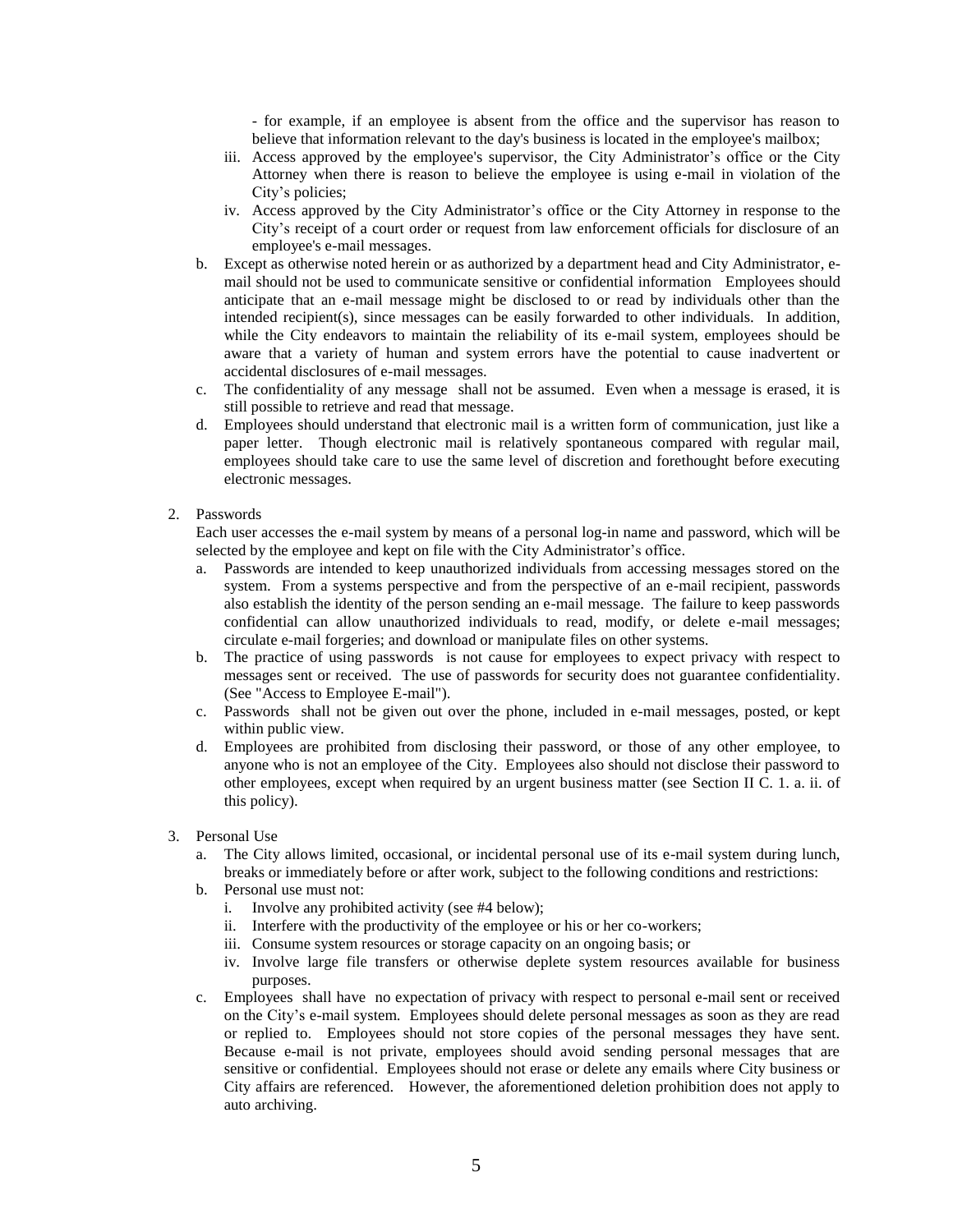Personal use on City equipment and the history and logs of that use, residual email trails, and not fully erased or deleted emails that remain on City equipment after use are the City's property and are subject to disclosure to City staff and officials and may be subject to public disclosure pursuant to Wisconsin's Public Records Law. If personal e-mails on a City electronic communications system are determined to be public records they shall not be deleted except upon expiration of the applicable retention period. For such electronic records as public records, the City typically must retain such documents for as seven (7) years.

- 4. Prohibited Activities
	- a. Employees are strictly prohibited from sending e-mail or otherwise using the e-mail system in connection with any of the following activities:
		- i. Engaging in personal business or entertainment on City time except as permitted under Section 3 above;
		- ii. Engaging in illegal, fraudulent, or malicious activities;
		- iii. Engaging in the unlawful use of the e-mail system as set forth in Section 947.0125 of the Wisconsin Statutes (Unlawful use of computerized communication systems);
		- iv. Sending or storing offensive, disruptive, obscene, or defamatory material. Materials which are considered offensive include, but are not limited to: any materials which contain sexual implications, racial slurs, , or any other comment that offensively addresses someone's age, race, creed, color, sex, ancestry, religious or political beliefs, marital status, national origin or disability;
		- v. Annoying or harassing other individuals;
		- vi. Using another individual's account or identity without explicit authorization;
		- vii. Attempting to test, circumvent, or defeat security or auditing systems, without prior authorization;
		- viii. Accessing, retrieving or reading any e-mail messages sent to other individuals, without prior authorization from the City Administrator's office; or
		- ix. Permitting any unauthorized individual to access the City's e-mail system.
	- 5. Confidential Information
		- a. All employees are expected and required to protect the City's confidential information. Employees shall not transmit or forward confidential information to outside individuals or companies without the permission of their supervisor and the City Administrator's office. See #7 Encryption.
		- b. The City also requires its employees to use e-mail in a way that respects the confidential and proprietary information of others. Employees are prohibited from copying or distributing copyrighted material - for example, software, database files, documentation, or articles using the e-mail system.
	- 6. Record Retention
		- a. The same rules which apply to record retention for other City documents apply to e-mail. As a general rule, e-mail is a public record whenever a paper message with the same content would be a public record.
		- b. The specific procedures to be followed with respect to the retention of e-mail records is contained in Section III, E-Mail Record Retention Policy.
	- 7. Encryption

Encrypting e-mail messages or attached files sent, stored, or received on the City's e-mail system is prohibited except where explicitly authorized. Employees are prohibited from using or installing any encryption software without prior permission from the City Administrator's office. Employees with a business need to encrypt messages should submit a written request to their supervisor and the City Administrator's office. When authorized to use encryption by their supervisor and the City Administrator's office, employees shall use encryption software supplied to them by the City Administrator's office. Employees who use encryption on e-mail stored on a City computer must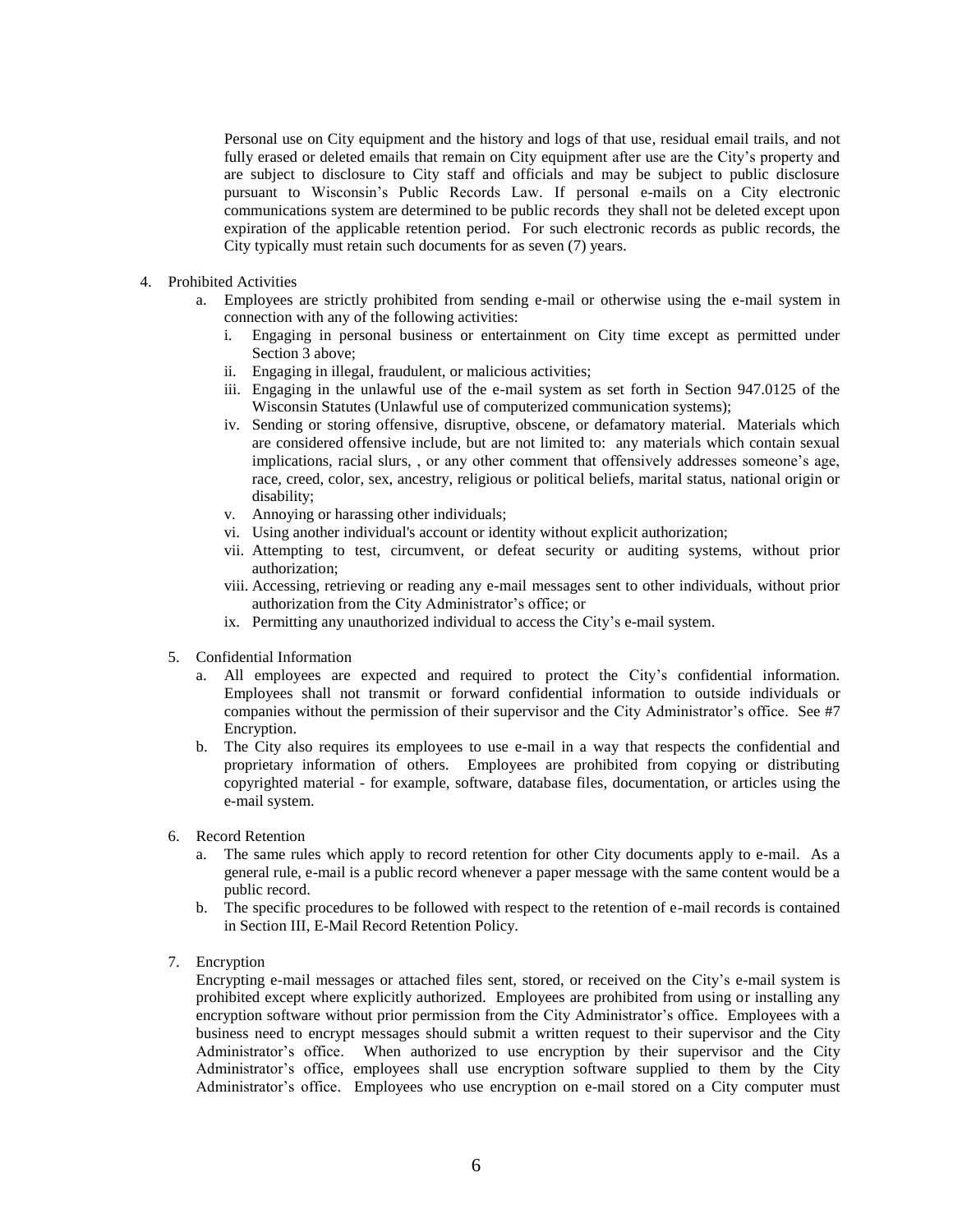provide their supervisor with a sealed hard copy record (to be retained in a secure location) of all the passwords and/or encryption keys necessary to access the e-mail.

8. E-mail Policy Violations

Employees violating the City's e-mail policy are subject to discipline, up to and including termination. Employees using the e-mail system for defamatory, illegal, or fraudulent purposes and employees who break into unauthorized areas of the City's computer system also are subject to civil liability and criminal prosecution.

## III. E-MAIL RECORD RETENTION POLICY

## A. PURPOSE

The purpose of this policy is to emphasize that certain types of e-mail as defined in Wis. Stats. §19.32(2) are public records. The same rules which apply to record retention and disclosure for other City documents apply to such records.

1. Organizations affected:

This policy applies to all of the City of Middleton's divisions, offices, boards, commissions, committees, employees and contracted and consulting resources.

## B. POLICY

It is the policy of the City to follow this set of procedures for e-mail record retention.

1. References:

Wis. Stats. §16.612, 19.21 et. seq., 19.32 and 19.33.

## C. PROCEDURES

1. Nature of e-mail records

As a general rule, e-mail is a public record whenever a paper message with the same content would be a public record. See Wis. Stats. §19.32(2) for definition of a record.

2. Components of an e-mail record

The e-mail record is defined to include the message, the identities of the sender and all recipients, the date, and any non-archived attachments to the e-mail message. Any return receipt indicating the message was received by the sender is also considered to be part of the record.

3. Saving and indexing e-mail records

Initially the custodian (that officer, department head, division head, or employee of the City who keeps or is in possession of an e-mail) bears the responsibility for determining whether or not a particular email record is a public record which should be saved and ensuring the record is properly indexed and forwarded for retention as a public record. E-mail which is subject to records retention must be saved and should be indexed so that it is linked to the related records in other media (for example, paper) so that a complete record can be accessed when needed. E-mail records to be retained shall be archived to an archivable media, network drive or printed out and saved in the appropriate file. Any officer, department head, division head, or employee of the City may request assistance from the Legal Custodian of records (the City Clerk or the Clerk's designee, except that the Chief of Police is Legal Custodian of Police Department records) in determining whether an e-mail is a public record.

- 4. Responsibilities for e-mail records management
	- a. Legal Custodian. E-mail records of a City authority having custody of records shall be maintained by the designated Legal Custodian, pursuant to City policy.
	- b. Information Services Manager. If e-mail is maintained in an on-line data base, it is the responsibility of the City's network service provider to provide technical support for the Legal Custodian as needed. When equipment is updated, the City Administrator's office shall ensure that the ability to reproduce e-mail in a readable form is maintained. The City Administrator's office shall assure that e-mail programs are properly set up to archive e-mail.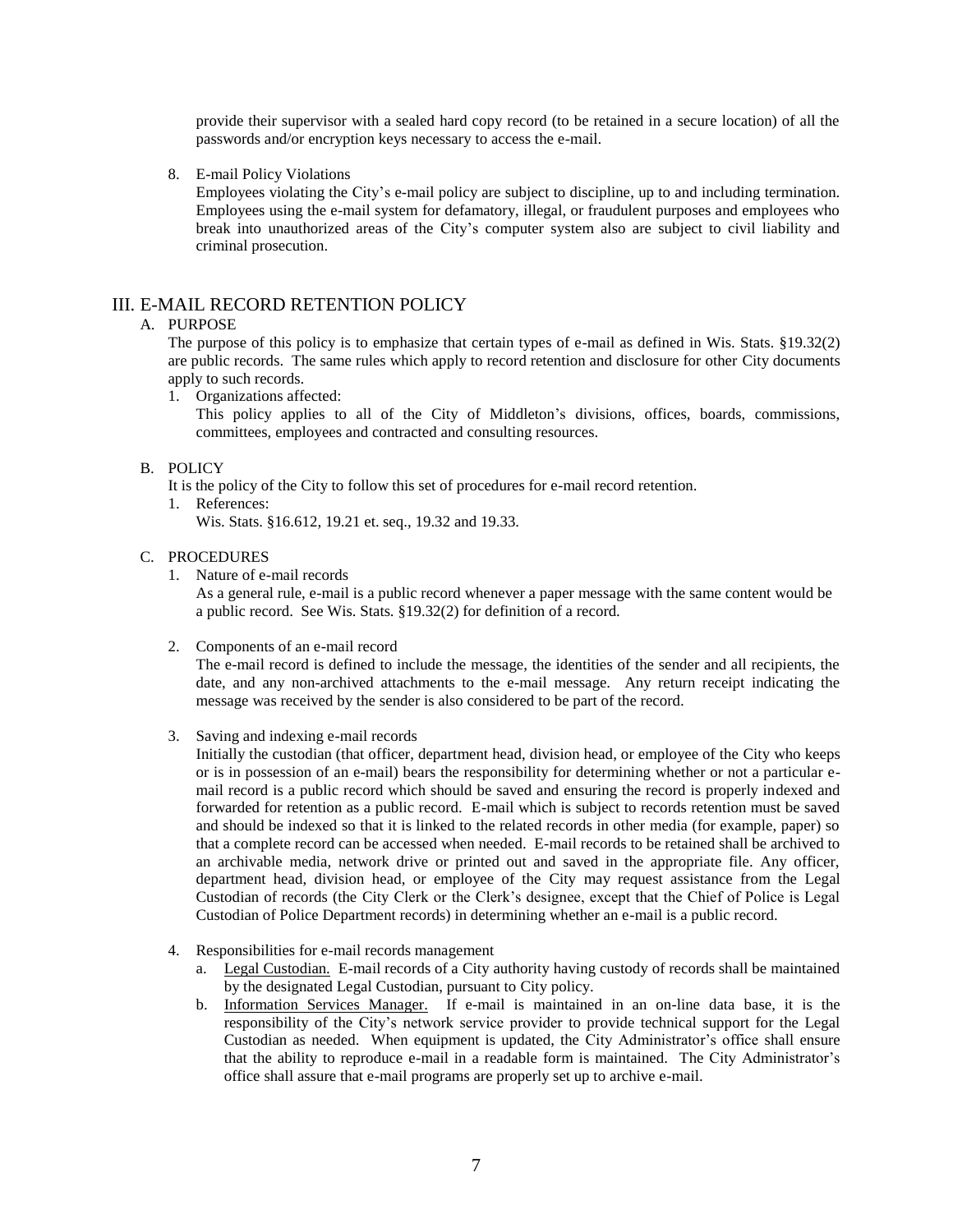## 5. Public access to e-mail records

If a Department receives a request for release of an e-mail public record, the Legal Custodian of the record shall determine if it is appropriate for public release, in whole or in part, pursuant to law, consulting the City Attorney, if necessary. As with other records, access to or electronic copies of disclosable records shall be provided as soon as practicable and without delay.

## 6. Violation

Employees violating this policy are subject to discipline up to and including dismissal. In addition, violations of this policy may be referred for civil or criminal prosecution, where appropriate.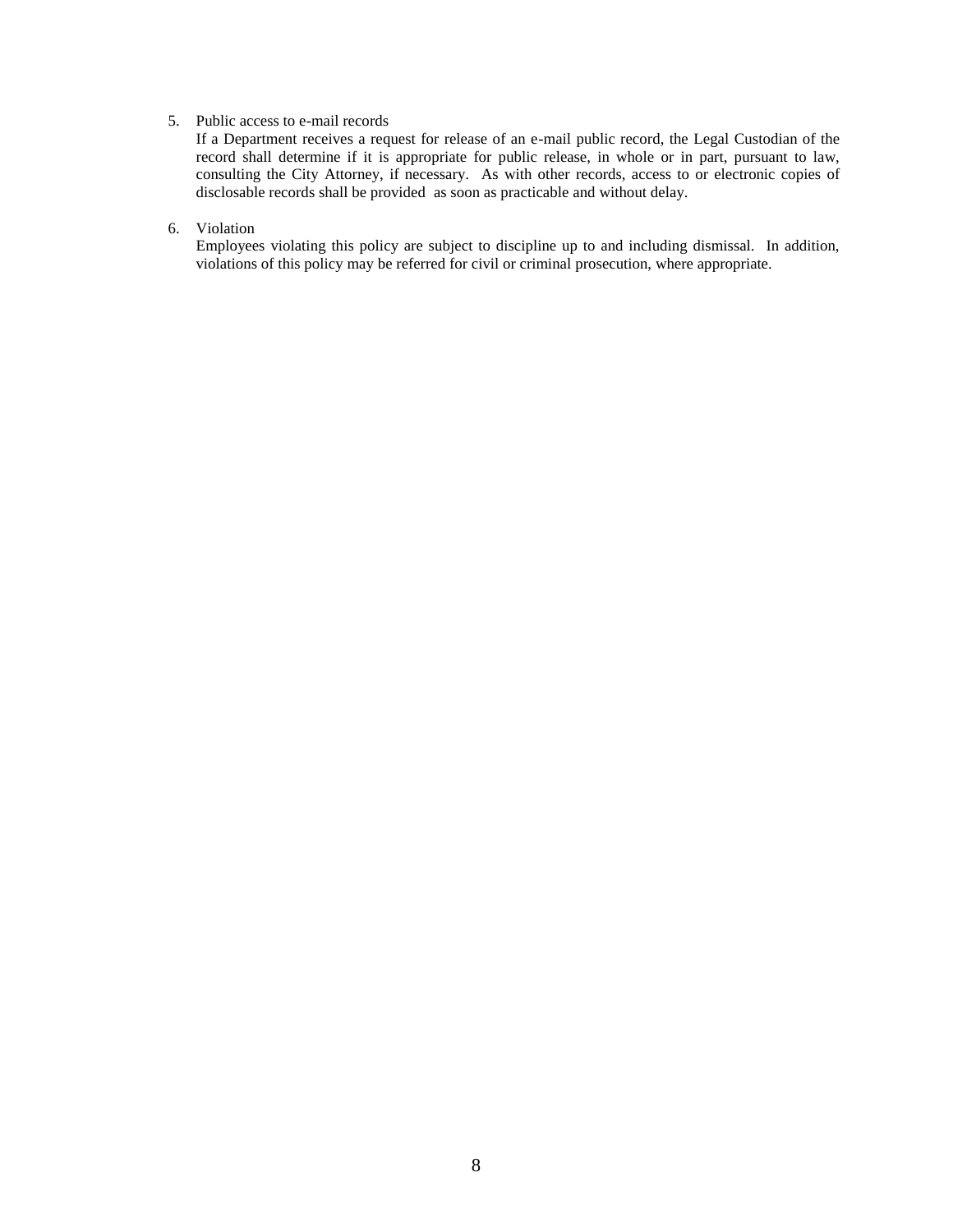## E-MAIL AND ELECTRONIC COMMUNICATIONS POLICIES

#### EMPLOYEE NOTICE

As an employee of the City of Middleton (the "City"), I recognize and understand that the City's electronic communication systems are provided for conducting the City's business. However, City policy does permit some limited, occasional, or incidental personal use of the equipment and services under certain circumstances. I understand that all equipment, software, messages and files are the exclusive property of the City. I agree not to use the electronic communication systems in a way that is disruptive, offensive, or harmful to others or to the City. I agree not to use pass codes, access a file or retrieve any stored communication other than where authorized. I agree not to copy, send or receive confidential information without prior authorization from my immediate supervisor and the City Administrator's office.

I am aware that the City reserves and will exercise the right to review, audit, intercept, access and disclose all matters on the City's electronic communications systems at any time. I am aware that the City may exercise these rights with or without employee notice, and that such access may occur during or after working hours. I am aware that use of a log-in name and password do not guarantee confidentiality, guarantee privacy, or restrict the City's right to access electronic communications. I am aware that violations of this policy may subject me to disciplinary action, up to and including discharge from employment, as well as civil and/or criminal liability.

I acknowledge that I have read and that I understand the City's policies regarding e-mail and electronic communications, and have been afforded an opportunity to ask questions regarding the policy. I also acknowledge that I have read and that I understand this notice.

\_\_\_\_\_\_\_\_\_\_\_\_\_\_\_\_\_\_\_\_\_\_\_\_\_\_\_\_\_\_\_\_\_\_\_\_\_ \_\_\_\_\_\_\_\_\_\_\_\_\_\_\_\_

\_\_\_\_\_\_\_\_\_\_\_\_\_\_\_\_\_\_\_\_\_\_\_\_\_\_\_\_\_\_\_\_\_\_\_\_\_ \_\_\_\_\_\_\_\_\_\_\_\_\_\_\_\_

Signature of Employee Date

Signature of Supervisor Date

*Copy for Employee*